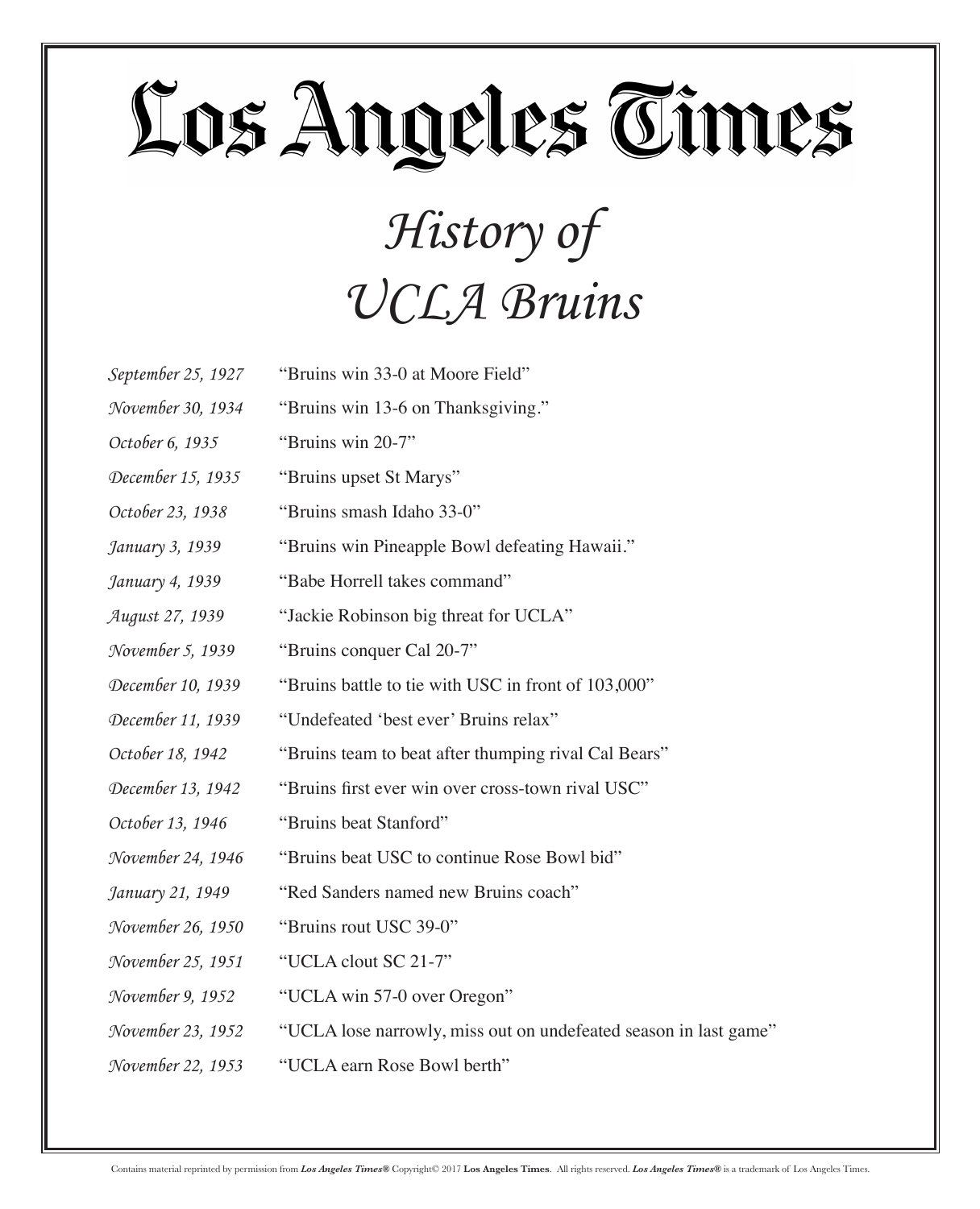| January 2, 1954          | "UCLA loss in Rose Bowl in front of 100000+"                   |
|--------------------------|----------------------------------------------------------------|
| October 17, 1954         | "Bruins Scalp Stanford 72-0, force 8 turnovers"                |
| November 21, 1954        | "Bruins beat USC 21-0 to complete perfect season"              |
| November 30, 1954        | "Bruins voted National Champions!"                             |
| November 20, 1955        | "UCLA beats SC 17-7 clinching Rose Bowl berth"                 |
| January 3, 1956          | "Bruins lose Rose Bowl after last second kick miss"            |
| November 4, 1956         | "UCLA upsets Stanford 14-13"                                   |
| November 6, 1960         | "Kilmer too much for Bears, UCLA wins 28-0"                    |
| November 26, 1961        | "UCLA sloshes to Rose Bowl with 10-7 win over USC"             |
| January 2, 1962          | "Bruins lose Rose Bowl in front of 98,214"                     |
| November 1, 1964         | "Bruins Stun Cal 25-21"                                        |
| January 12, 1965         | "Tommy Protho new Bruins coach"                                |
| November 21, 1965        | "Beeban pulls the trigger, Bruins in Rose Bowl again"          |
| January 2, 1966          | "Bruins crowd brimming with joy"                               |
| January 2, 1966          | "Bruins win first Rose Bowl, stun Spartans"                    |
| November 20, 1966        | "Dow's heroics upsets Trojans"                                 |
| November 22, 1966        | "Controversy as USC gets Rose Bowl berth despite loss to UCLA" |
| November 12, 1967        | "Beban bombs Huskies 48-0"                                     |
| October 19, 1969         | "Bruins 32-0 avalanche wipes out California"                   |
| November 12, 1972        | "Bruins trip over Huskies 30-21"                               |
| October 28, 1973         | "Cal make it easy for UCLA 61-21"                              |
| November 18, 1973        | "9 wins in a row for UCLA as they beat Oregon state"           |
| November 29, 1975        | "UCLA punches Rose Bowl ticket with win over rivals USC"       |
| January 2, 1976          | "UCLA make history and upset no1 seeds Ohio State"             |
| <i>February 12, 1976</i> | "Donahue succeeds Vermeil as head coach"                       |
| September 10, 1976       | "Donahue wins first game upsetting Sundevils 28-10"            |
|                          |                                                                |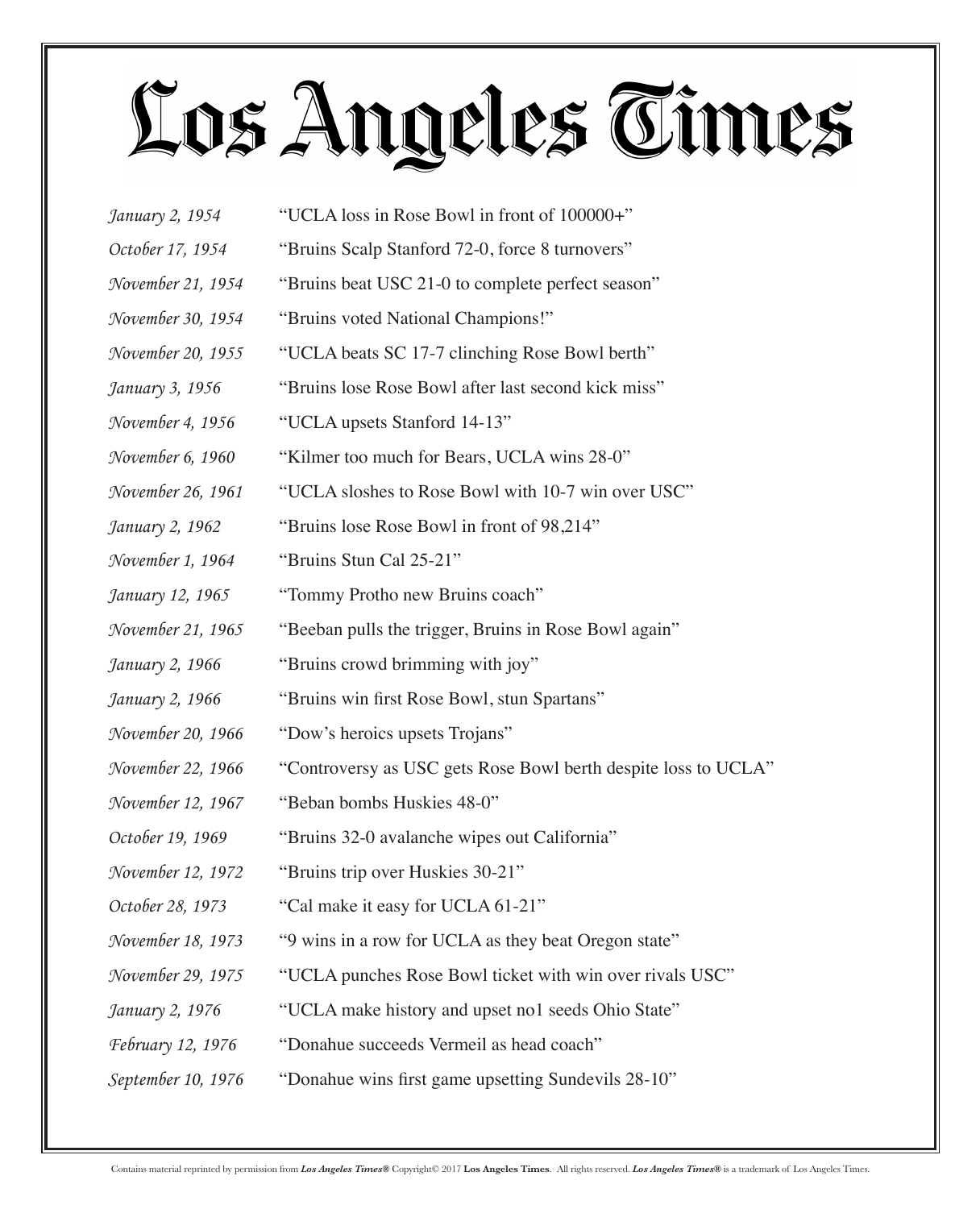| October 8, 1978    | "UCLA wins by a foot 27-26"                                                            |
|--------------------|----------------------------------------------------------------------------------------|
| December 26, 1978  | "UCLA ties Fiesta Bowl on Christmas Day"                                               |
| October 5, 1980    | "Shock in Columbus, UCLA 17-0 over Ohio State"                                         |
| December 1, 1980   | "UCLA win in front of 80k fans in Tokyo, Japan"                                        |
| November 21, 1982  | "Sack sends UCLA to Rose Bowl, defeat USC"                                             |
| January 2, 1983    | "History repeats as UCLA beat Michigan to win Rose Bowl"                               |
| January 3, 1984    | "UCLA shows 'em, beats Illinois in Rose Bowl"                                          |
| November 18, 1984  | "UCLA embarrasses the Pac-10 champs 29-10"                                             |
| January 3, 1985    | "Bruins win Fiesta Bowl shoot out in Miami"                                            |
| November 17, 1985  | "Bruins roll 41-0, one win from Rose Bowl"                                             |
| January 2, 1986    | "Eric Ball ties a record with 4 touchdowns in Bruins' 45-28 rout of Iowa in Rose Bowl" |
| November 23, 1986  | "Runaway win for UCLA over USC 45-25"                                                  |
| December 31, 1986  | "Green runs all over BYU as Bruins win Freedom Bowl 31-10"                             |
| September 6, 1987  | "In Aikman debut, Bruins leave Aztecs in ruins"                                        |
| October 4, 1987    | "Green breaks rushing record in 49-0 UCLA win over Stanford"                           |
| December 26, 1987  | "UCLA extends bowl streak to 6"                                                        |
| September 11, 1988 | "Bruins Start Fast, Shock Cornhuskers, 41-28"                                          |
| October 23, 1988   | "Aikman and Bruin Defense Have Little Trouble in 24-3 Win Over Arizona"                |
| January 3, 1989    | "UCLA Hogs Cotton Bowl Spotlight by Shutting Down Arkansas, 17-3"                      |
| April 20, 1989     | "UCLA's Aikman Signs with Cowboys, first overall pick"                                 |
| January 1, 1992    | "A Defensive Victory for UCLA, Hancock Bowl, as Bruins beat Illinois, 6-3"             |
| October 31, 1993   | "Bruins cooking with 37-17 win over Arizona"                                           |
| November 21, 1993  | "Interception puts Bruins in Rose Bowl"                                                |
| November 20, 1994  | "UCLA upsets USC"                                                                      |
| October 7, 1995    | "Donahue, a coach for the ages"                                                        |